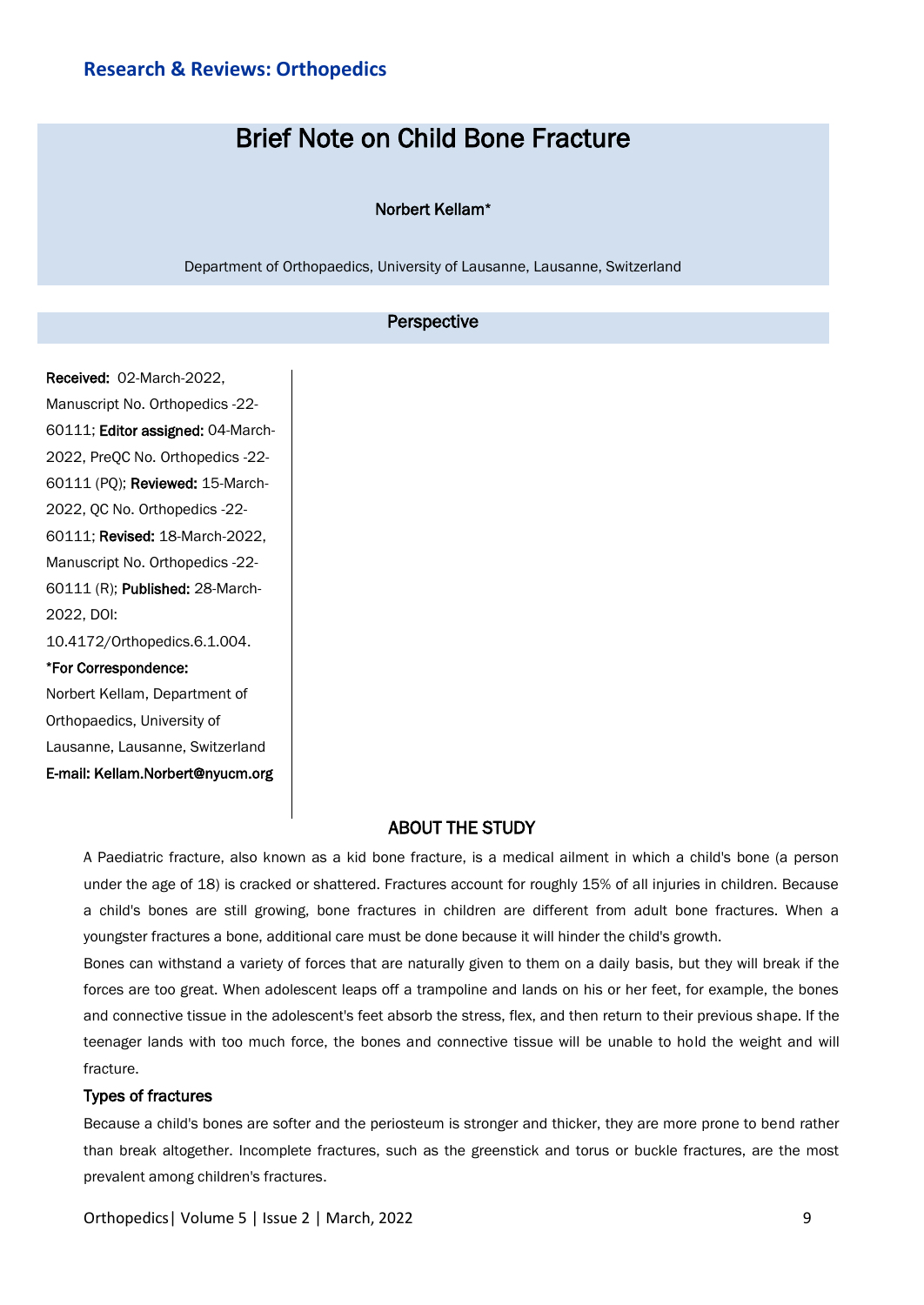# **Research & Reviews: Orthopedics**

#### Greenstick fracture

This fracture involves a partial fracture on one side of the bone and a bend on the other. The name is derived from the fact that green (i.e., fresh) wood breaks on the exterior when bent in the same way. One probable cause for greenstick fractures in youngsters is the sub-nanostructure of cortical bone. In contrast to adult bone tissue, children's bone tissue has a low ratio of mature to immature enzymatic cross-links, which could explain the presence of greenstick fractures in children.

#### Torus or buckle fracture

In spatial terms, this fracture occurs at metaphyseal positions and mimics the torus or base of a pillar. In contrast to the usual curved surface, the cortex has a sharp angulation. Impaction is the cause. They usually occur as a result of a force exerted on the bone's longitudinal axis, such as a fall on an outstretched arm, and they mostly affect the distal radial metaphysis. Torus comes from the Latin word 'torus,' which means swelling or protuberance.

#### Bow fracture

Along its longitudinal axis, the bone curves.

- Fracture of the hairline.
- A partial fracture is a narrow crack in the bone that does not go all the way through it.
- Only a single fracture.
- The bone is only shattered in one spot.
- Fracture of the segments.
- Fracture of the same bone in two or more places.
- Fracture that is comminuted.
- The bone fractures or is crushed into bits in more than two places.
- Fracture of the corner or bucket handle.

A corner fracture, also known as a bucket-handle fracture, occurs when the distal end of one or both femurs is fractured, with the loose piece appearing as an osseous density paralleling the metaphysis at the bone borders. When a loose bone is wide at the distal end and ends in a crescent form, it is referred to as a bucket-handle fracture. These types of fractures are common in injuries caused by child abuse.

#### Symptoms and signs

Even though the symptoms of a bone fracture vary widely, the most common fracture symptoms include:

- A throbbing discomfort in the broken area swelling in the fractured area.
- In the broken area, there is an evident deformity.
- Not being able to move or use the broken part normally.
- In the broken area, there may be bruising, warmth, or redness.

The bone structure of a youngster differs from that of an adult. These distinctions are critical for proper fracture evaluation and treatment. A larger, stronger, and more active dense fibrous membrane (periosteum) covers the surface of a child's bones, allowing them to recover faster than an adult's. Blood veins in the periosteum provide oxygen and nourishment to the bone cells. The stronger and thicker periosteum in youngsters allows for greater oxygen and nutrition delivery to the bones, which aids in the healing of shattered bones. In youngsters, the periosteum permits damaged bones to heal more quickly and allows for greater remodelling.